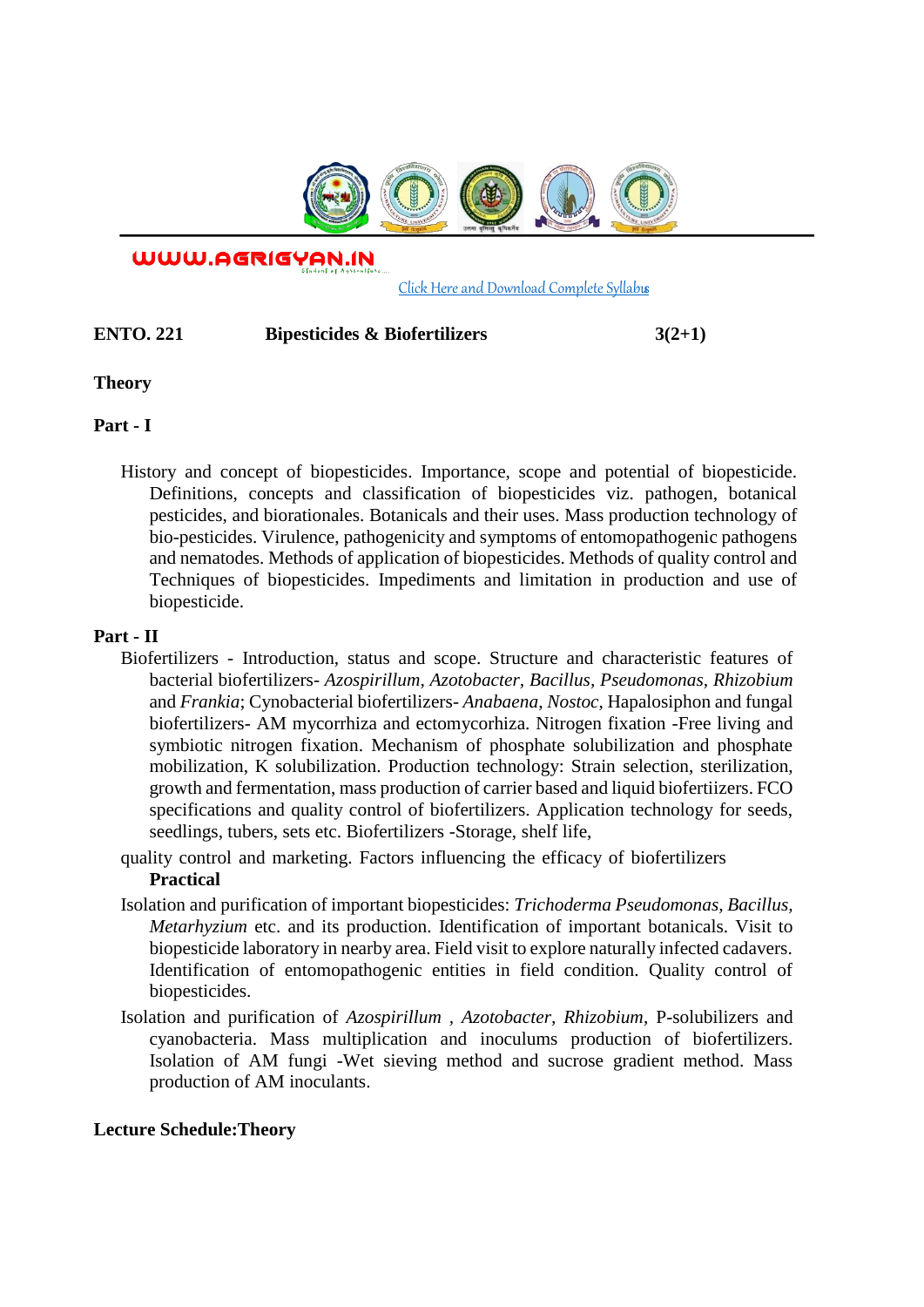| S.N. | <b>Topic</b>                                                                  | No. of         |
|------|-------------------------------------------------------------------------------|----------------|
|      |                                                                               | lectures       |
| 1.   | History and concept of biopesticides.                                         | 3              |
| 2.   | Importance, scope and potential of biopesticide. Definitions, concepts        | 3              |
|      | and classification of biopesticides viz. pathogen, botanical pesticides, and  |                |
|      | biorationales. Botanicals and their uses.                                     |                |
| 3.   | Mass production technology of bio-pesticides.                                 | $\overline{2}$ |
| 4.   | Virulence, pathogenicity and symptoms of entomopathogenic pathogens           | $\overline{2}$ |
|      | and nematodes.                                                                |                |
| 5.   | Methods of application of biopesticides.                                      | $\overline{2}$ |
| 6.   | Methods of quality control and Techniques of biopesticides.                   | 3              |
|      | Impediments and limitation in production and use of biopesticide              |                |
| 7.   | Biofertilizers - Introduction, status and scope. Structure and characteristic | $\overline{4}$ |
|      | features of bacterial biofertilizers- Azospirillum, Azotobacter, Bacillus,    |                |
|      | Pseudomonas, Rhizobium and Frankia; Cynobacterial biofertilizers-             |                |
|      | Anabaena, Nostoc, Hapalosiphon and fungal biofertilizers- AM                  |                |
|      | mycorrhiza and ectomycorhiza.                                                 |                |
| 8.   | Nitrogen fixation -Free living and symbiotic nitrogen fixation.               | 3              |
|      | Mechanism of phosphate solubilization and phosphate mobilization, K           |                |
| 9    | Production technology: Strain selection, sterilization, growth and            | 3              |
|      | fermentation, mass production of carrier based and liquid biofertiizers.      |                |
| 10   | FCO specifications and quality control of biofertilizers                      | $\overline{2}$ |
| 11   | Application technology for seeds, seedlings, tubers, sets etc.                | $\overline{2}$ |
| 12   | Biofertilizers -Storage, shelf life, quality control and marketing.           | $\mathbf{1}$   |
| 13   | Factors influencing the efficacy of biofertilizers                            | $\overline{2}$ |

# **Lecture Schedule:Practical**

| S.N. | <b>Topic</b>                                                            | No. of<br><b>lectures</b>   |
|------|-------------------------------------------------------------------------|-----------------------------|
| 1.   | Isolation and purification of important biopesticides: Trichoderma      | $\overline{2}$              |
|      | Pseudomonas, Bacillus, Metarhyzium etc. and its production.             |                             |
| 2.   | Identification of important botanicals.                                 | $\overline{2}$              |
| 3.   | Visit to biopesticide laboratory in nearby area.                        | $\overline{2}$              |
| 4.   | Field visit to explore naturally infected cadavers.                     |                             |
| 5.   | Identification of entomopathogenic entities in field condition. Quality | $\mathcal{D}_{\cdot}$       |
|      | control of biopesticides.                                               |                             |
| 6.   | Isolation and purification of Azospirillum, Azotobacter, Rhizobium,     | $\mathcal{D}_{\cdot}$       |
|      | Psolubilizers and cyanobacteria.                                        |                             |
| 7.   | Mass multiplication and inoculums production of biofertilizers.         |                             |
|      |                                                                         |                             |
| 8.   | Isolation of AM fungi - Wet sieving method and sucrose gradient method. | $\mathcal{D}_{\mathcal{L}}$ |